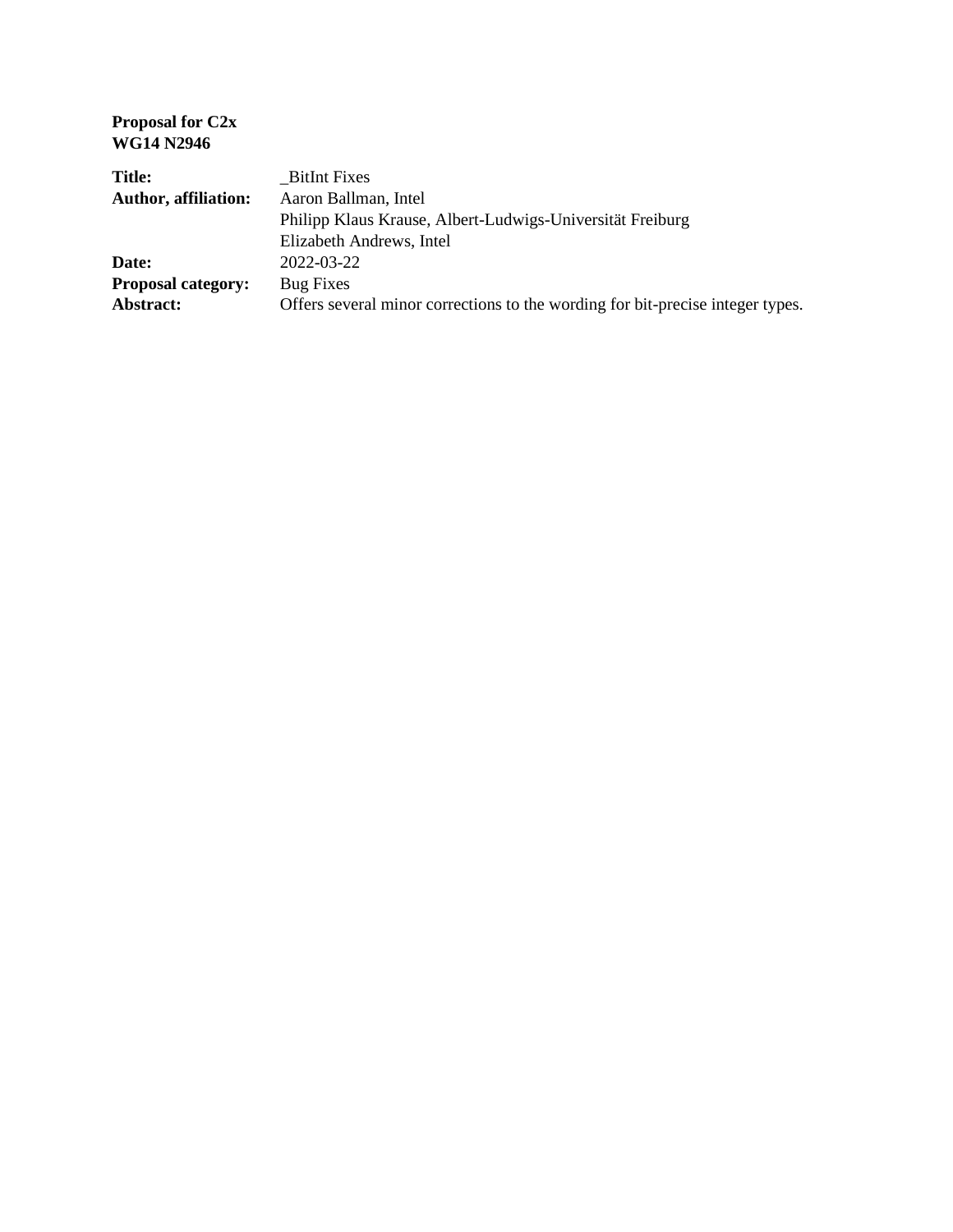# \_BitInt Fixes

Reply-to: Aaron Ballman (aaron@aaronballman.com), Philipp Klaus Krause (krauseph@informatik.uni-freiburg.de) Elizabeth Andrews (elizabeth.andrews@intel.com) Document No: N2946 Date: 2022-03-22

### Summary of Changes

N2946

• Original proposal

## Introduction and Rationale

After adding bit-precise integer types [N2763] to C23, some minor issues with the wording were discovered. This paper attempts to correct the issues known at this time.

The proposed changes in this document are orthogonal and should be voted on separately by the committee for inclusion in C23. All proposed wording in this document is a diff from WG14 NYYYY. Green text is new text, while red text is deleted text.

### Clarifications to Integer Promotions

The wording on integer promotion is ambiguous. While the examples clarify it, the wording should still be improved.

### Proposed Straw Poll

Does WG14 wish to adopt NXXXX Clarifications to Integer Promotions into C23?

### Proposed Wording

Modify 6.3.1.1p2 (*drafting note: there is a colon inserted before the deleted text, but it may be hard to visually spot depending on how the text renders.*):

If the original type is not a bit-precise integer type  $(6.2.5)$ : and if an int can represent all values of the original type (as restricted by the width, for a bit-field)...

# Clarify Increment/Decrement Behavior

The wording for the prefix increment operator says that the expression  $E++$  is equivalent to  $(E+=1)$ . If E is a value of bit-precise integer type, this implies a conversion between the bit-precise integer and the integer literal 1. Instead, it should be made clear that there is no conversion involved as the integer literal should be of the same type as the expression E.

### Proposed Straw Poll

Does WG14 wish to adopt NXXXX Clarify Increment/Decrement Behavior into C23?

# Proposed Wording

Modify 6.5.3.1p2: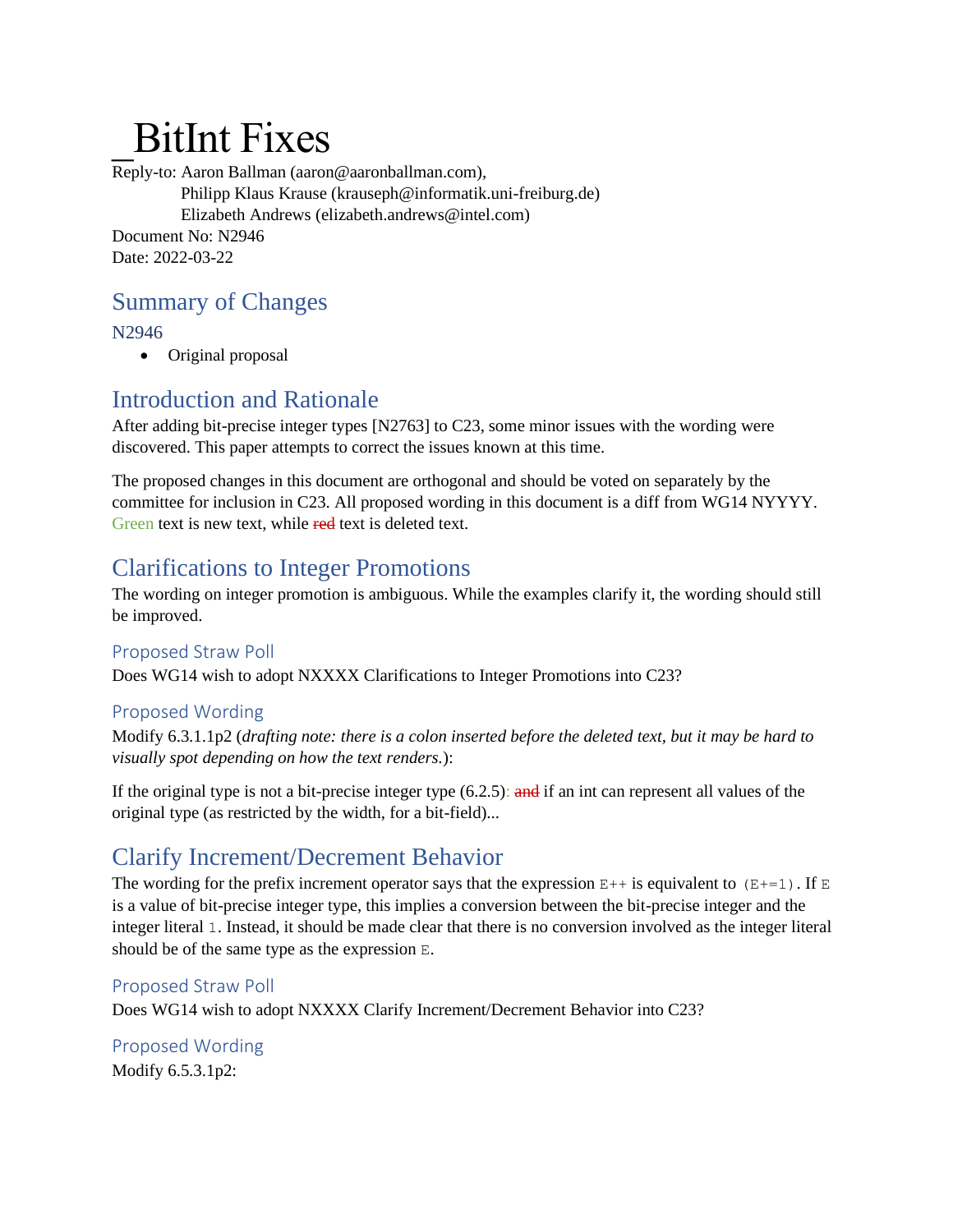The value of the operand of the prefix ++ operator is incremented. The result is the new value of the operand after incrementation. The expression  $++E$  is equivalent to  $(E+=1)$ , where the value 1 is of the appropriate type. …

# Exempt [u]intmax\_t From Being Large Enough to Represent a Bit-Precise Integer

The current wording requires intmax t and uintmax t to be large enough to hold any value of an arbitrary bit-precise integer width. This could be a burden on implementations wanting to support a large width for bit-precise integers, and on users of  $in$ tmax  $t$  and  $uin$ tmax  $t$ . We propose to drop the requirement.

#### Proposed Straw Poll

Does WG14 want to drop the requirement of [u]intmax\_t being able to hold any value of a bit-precise integer for C23?

#### Proposed Wording

Modify 7.20.1.5p1:

The following type designates a signed integer type capable of representing any value of any signed integer type other than a signed bit-precise integer type:

intmax\_t

The following type designates an unsigned integer type capable of representing any value of any unsigned integer type other than an unsigned bit-precise integer type:

# Which Types in stdint.h Should be Allowed to be a Bit-Precise Integer Type?

The current wording disallows the use of bit-precise integer types for the types [u]intN t, but is unclear on  $[u]$ intptr t and  $[u]$ intmax t. The intent of the original proposal for bit-precise integer types was to disallow their use for all types defined in stdint.h.

On the other hand, the rationale for disallowing their use was that bit-precise integers narrower than int behave differently with regards to integer promotion vs. other types. So, it could make sense to only disallow the use of bit-precise integer types for stdint.h types narrower than int. This would allow implementations to easily provide e.g. an efficient [u]intptr\_t type when int is 16 bits but pointers are 24 bits without needing support for a 24-bit integer type other than the bit-precise type.

#### Proposed Three-Way Straw Poll

Which stdint.h types should be allowed to be bit-precise integer types?

0) Leave it as is – [u]intN t may not be bit-precise, but [u]intptr t and [u]intmax t are unclear.

1) None of [u]intN t, [u]intptr t and [u]intmax t.

2) None of  $[u]$  int $N$  t,  $[u]$  intptr t and  $[u]$  intmax t, unless they are wider than int.

Proposed Wording 1) Modify 7.20.1.4p1: